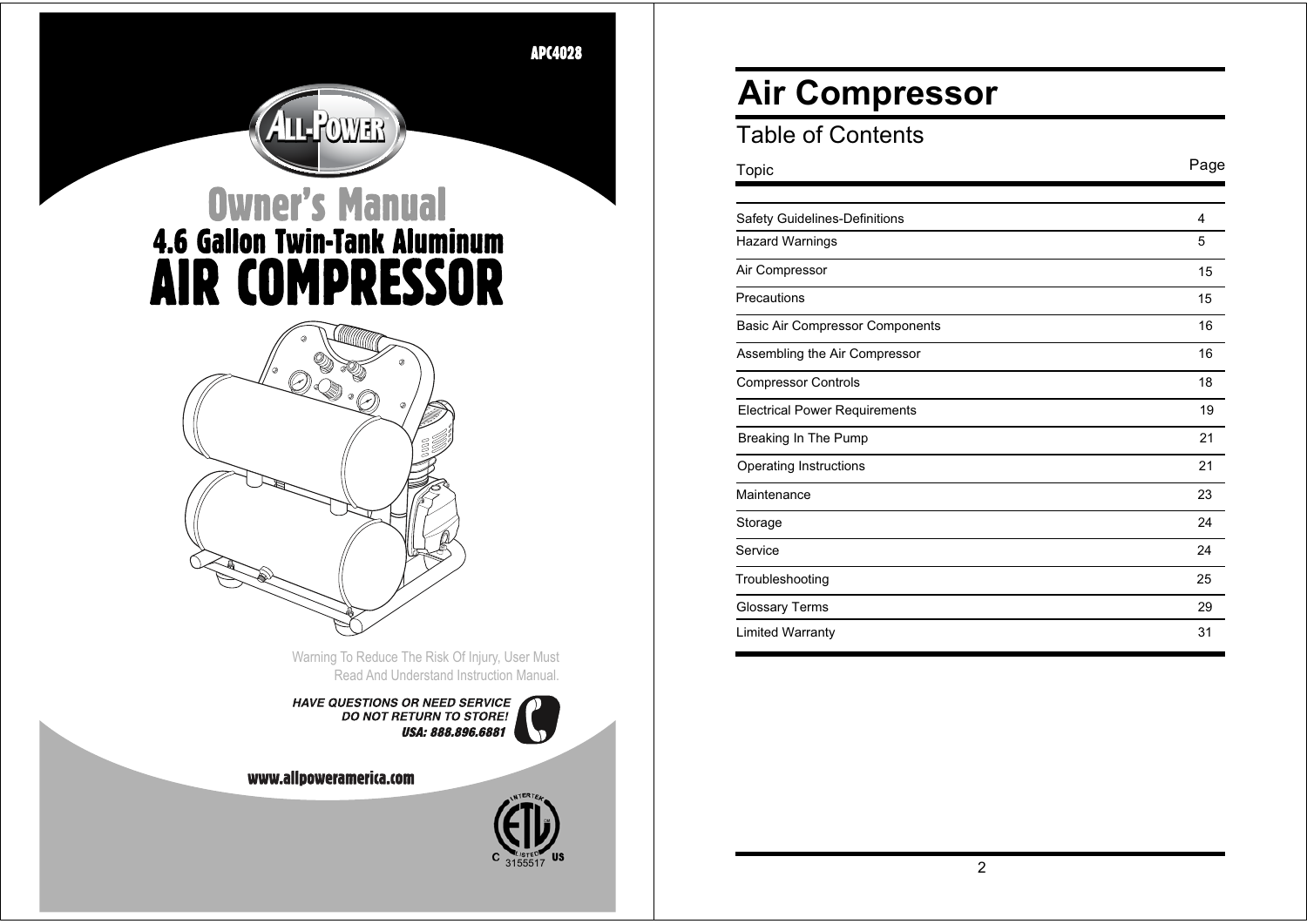# **Air Compressor**



**Warning! Read And Understand All Safety Precautions In This Manual Before Operating. Failure To Comply With Instructions In This Manual Could Result In Personal Injury.property Damage. And / Or Voiding Of Your Warranty, All-power America Will Not Be Liable For Any Damage Because Of Failure To Follow These**  $Instructions.$ 

#### Air Compressor

Prior to installation and usage, thoroughly inspect air compressor for damages.

- Check tank, compressor, compressor motor, and pump for any signs of damage or corrosion.
- Check all screws, bolts, nuts and fasteners, confirm that they are secure.
- . Confirm that all fittings, tank petcock, hardware and paint, are free from rust and corrosion.
- . Confirm that all compressor settings are correct prior to start up and usage.

### Air Tool Inspection

Prior to connecting and using compressor, thoroughly inspect each air tool for damage.

- Check entire tool assembly for any signs of damage or corrosion.
- . Check all assembly screws, bolts and nuts and fasteners, confirm that they are secure.
- Confirm that all fittings, bits and hardware are in good condition.
- Confirm that tool settings are correct prior to connection and usage.

# **Air Compressor**

#### **SAFETY GUIDELINES-DEFINITIONS**

**This Manual contains important information that you need to know and understand in order to protect YOUR SAFETY and to PREVENT EQUIPMENT PROBLEMS. The following symbols help you recognize this information. Please read the manual and pay attention to these sections.**

 **WARNING!** WARNINGS INDICATE A CERTAINTY OR STRONG POSSIBILITY OF PERSONAL INJURY OR DEATH IF INSTRUCTIONS ARE NOT FOLLOWED.

 **CAUTION:** CAUTIONS INDICATE A POSSIBILITY OF EQUIPMENT DAMAGE IF INSTRUCTIONS ARE NOT FOLLOWED.



**NOTE:** NOTES GIVE HELPFUL INFORMATION.



 **WARNING!** IMPROPER OPERATION OR MAINTANANCE OF THIS PRODUCT COULD RESULT IN SERIOUS INJURY AND PROPERTY DAMAGE. READ AND UNDERSTAND ALL WARNINGS AND OPERATING INSTRUCTIONS BEFORE USING THIS EQUIPMENT. WHEN USING AIR TOOLS, BASIC SAFETY PRECAUTIONS SHOULD ALWAYS BE FOLLOWED TO REDUCE THE RISK OF PERSONAL INJURY.

**Save These Import Safety Instructions!**

**Read and understand all of these safety instructions. Be sure to retain them for future use.**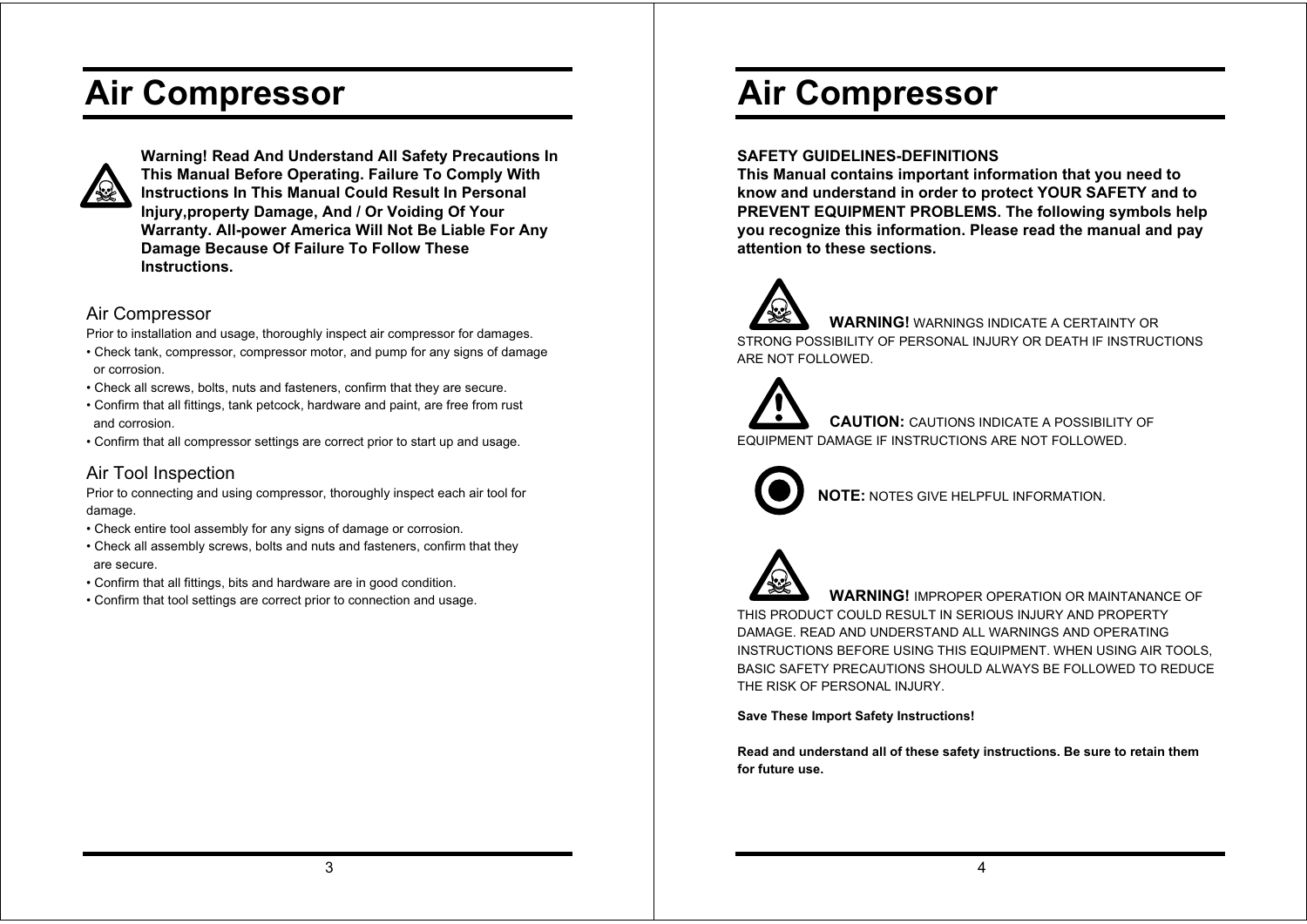### **Hazard Warnings**

**Dust** 

 **WARNING!** DUST FROM POWER SANDING, SAWING, GRINDING, DRILLING, AND OTHER CONSTRUCTION ACTIVITIES CONTAIN CHEMICALS KNOWN TO THE STATE OF CALIFORNIA TO CAUSE CANCER, BIRTH DEFECTS OR OTHER REPRODUCTIVE HARM.

These chemicals may include (but are not limited to) the following:

- Lead from lead-based paints
- Crystalline silica from bricks and cement and other masonry products
- Arsenic and chromium from chemically-treated lumber

 The risk from these exposures very, depending on how often you do this type of work. To reduce your exposure to these chemicals: Work in a well ventilated area, and work with approved safety equipment. Always wear MAHA/MIOSH approved, properly fitting face masks or respirators when using such tools. Always follow basic safety precautions when using air tools to reduce the risk of personal injury.

### Bursting:

Rust can weaken the tank. Drain the condensed water from the tank after each use to reduce rusting .If a leak is detected in the tank, replace the tank immediately. Do not weld ,drill or modify the air tank of this compressor .Welding or modifications on the air compressor tank can severely impair tank strength and cause an extremely hazardous condition .Welding or modifying the tank in any manner will void the warranty.

Check the manufacturer's maximum pressure rating for air tools and accessories. Compressor outlet pressure must be regulated so as to never exceed the maximum pressure rating of the tool. Relieve all pressure in the hose before attaching or removing accessories.

Do not tamper with the pressure switch or relief valve for any reason. Doing so voids all warranties. They have been preset at the factory for the maximum pressure of this unit. Personal injury and /or property damage may result if the pressure switch or the relief valve are tampered with.

Do not use plastic or PVC pipe for compressor air. Use only galvanized steel pipe & fittings for compressed air distribution lines.

# **Owner's Manual**

### **Hazard Warnings (cont'd)** RISK OF EYE OR HEAD INJURY

#### **What could happen:**

- Air powered equipment and power tools are capable of propelling materials such as fasteners, metal chips, saw dust, and other debris at high speed, which could result in serious eye injury.
- Compressed air can be hazardous .The air stream can cause injury to soft tissue areas such as eyes, ears, etc.Particles or objects propelled by the stream can cause injury.
- Tool attachments can be become loose or break and fly apart propelling particles at the operator and others in the work area.

- Always wear ANSI approved Z87.1 safety glasses with glasses with side shields.
- Never leave operating tool unattended. Disconnect air hose when tool is not in use.
- For additional protection, use an approved face shield in addition to safety glasses.
- Make sure that any attachments are securely assembled.
- Never point any nozzle or sprayer toward a person or any part of the body. Equipment can cause series injury if the spray penetrates the skin.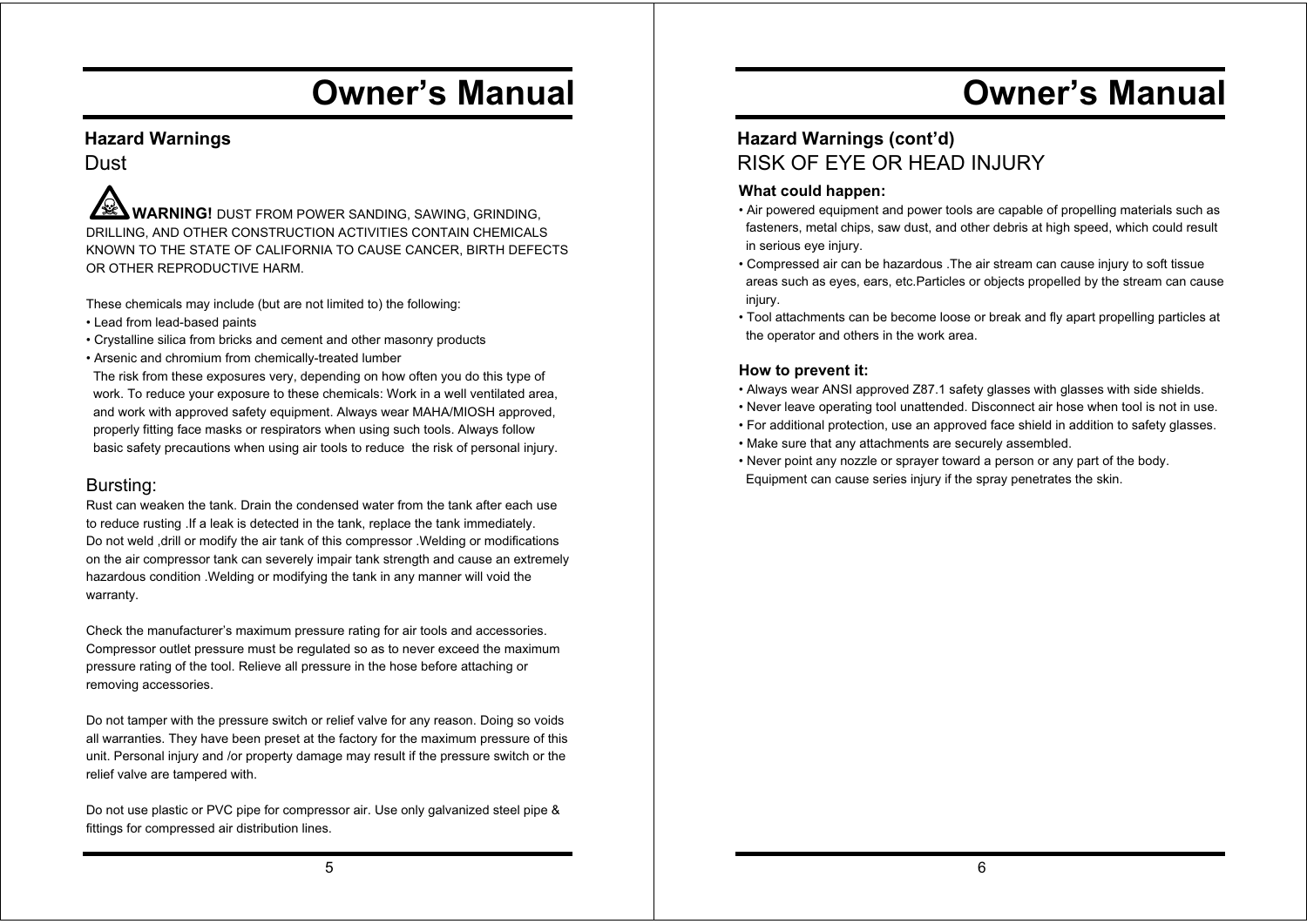### **Hazard Warnings (cont'd)** RISK OF FIRE OR EXPLOSION



#### **What could happen:**

- Abrasive tools such as sanders and grinders, rotating tools such as drills, and impact tools such as nailers, staples, wrenches, hammers, and reciprocating saws are capable of generating sparks which could result in ignition of flammable materials.
- It is normal for the compressor motor and pressure switch to produce sparks while operating. If sparks come into contract with vapors from gasoline or other solvents, they may ignite, causing a fire or explosion.
- Exceeding the maximum pressure rating of tools or accessories could cause an explosion resulting in serious injury.

#### **How to prevent it:**

- Never operate tools near flammable substances such as gasoline, cleaning solvents, etc.
- Work in a clean, well ventilated area free of combustible materials.
- Never use oxygen, carbon dioxide or other bottled gases as power source for air tools.
- Use compressed air regulated to maximum pressure at or below the rated pressure of any attachments.
- Never connect to an air source that is capable of exceeding 90 psi .
- Always verify prior to using the tool that the air source has been adjusted to the rated air pressure range.
- Never spray flammable liquids in a confined area. Do not spray where sparks or flame are present.
- Do not smoke while spraying.
- Keep compressor as far from spray area as possible.

# **Owner's Manual**

### **Hazard Warnings (cont'd)** RISK OF HEARING LOSS



#### **What could happen:**

• Long term exposure to noise produced from the operation of air tools can lead to permanent hearing loss

#### **How to prevent:**

• Always wear ANSI S3.19 hearing protection when using a compressor.

## RISK TO BREATHING/INHALATION HAZARD

#### **What could happen:**

- Abrasive tools such as grinders, sanders and cut-off tools generate dust and abrasive materials which can be harmful to human lungs and respiratory system.
- Some materials such as adhesives and tar contain chemicals whose vapors could cause respiratory damage. Read all instructions to be sure that your respirator mask will protect you.
- Always work in a clean, dry, well ventilated area.
- Never directly inhale the compressed air produced by a compressor .It is not suitable for breathing purposes.
- Be certain to read all labels when you are spraying paints or toxic materials, and follow the safety instructions.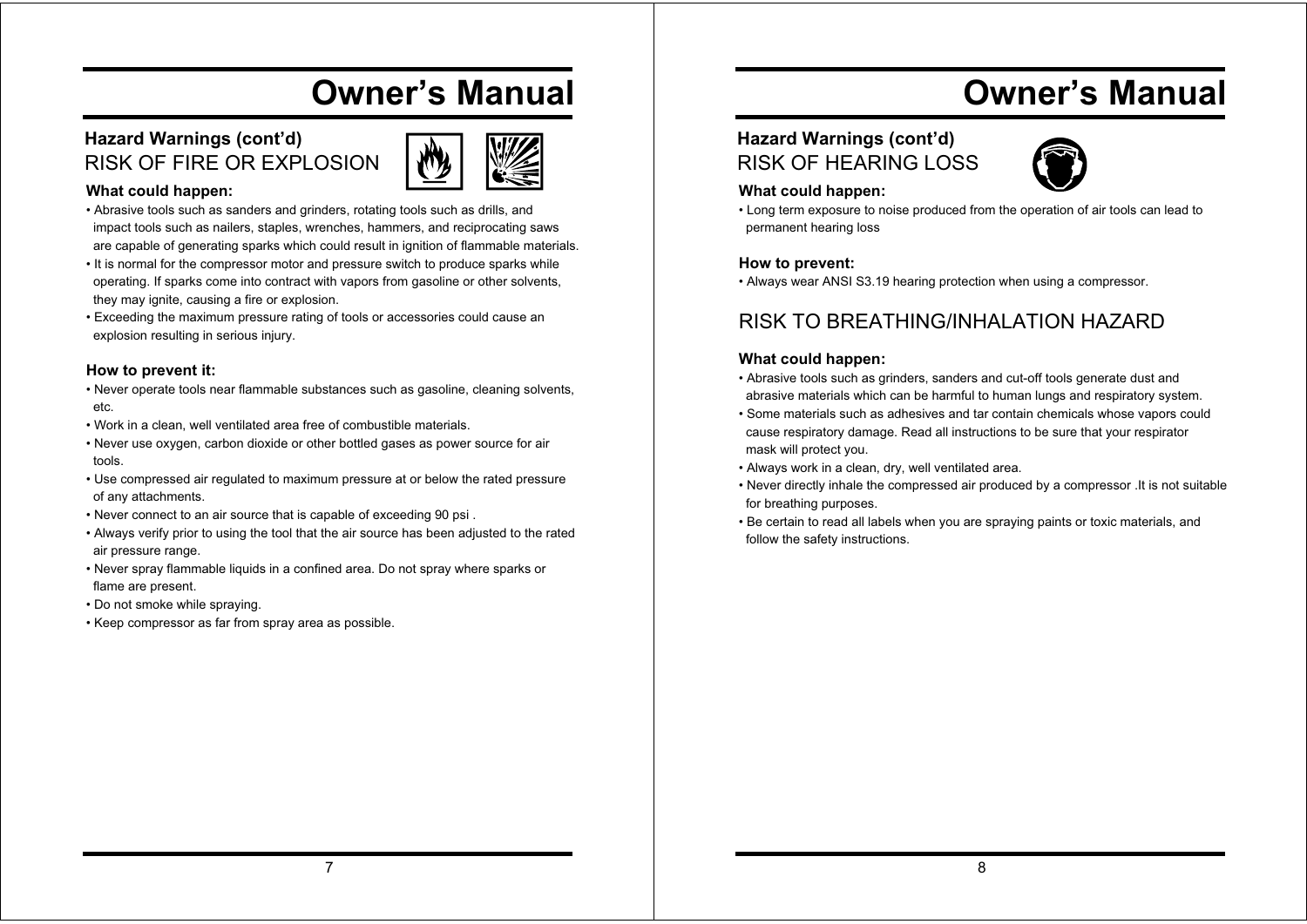### **Hazard Warnings (cont'd)** RISK OF INJURY

#### **What could happen:**

- Tools left unattended, or with the air hose attached can be activated by unauthorized persons leading to their injury and/or injury to others.
- Air tools can propel fasteners or other materials throughout the work area.
- A wrench or key that is left attached to a rotating part of the tool increases the risk of personal injury.
- Using inflator nozzles for duster applications can cause serious injury.
- Air tools can become activated by accident during maintenance or tool changes.
- Air tools can cause the work-piece to move upon contact leading to injury.
- Loss of control of the tool can lead to injury to self or others.
- Poor quality, improper, or damaged tools such as grinding wheels, chisels, sockets, drills. nailers, staples, etc., can fly apart during operation, propelling particles throughout the work area causing serious injury.
- Fasteners could ricochet or be propelled causing serious injury or property damage.
- Improperly maintained tools and accessories can cause serious injury.
- There is a risk of bursting if the tool is damaged.
- The compressor unit starts automatically. Serious injury could occur from contact with moving parts.

# **Owner's Manual**

### **Hazard Warnings (cont'd)** RISK OF INJURY (cont'd)

- Remove air hose when tool is not in use and store tool in secure location away from reach of children and or untrained users.
- Use only parts, fasteners, and accessories recommended by the manufacture.
- Keep work area clean and free of clutter. Keep children and others away from area during operation of the tool.
- Keep work area well lit.
- Remove adjusting keys and wrenches before turning the tool on.
- DO NOT use inflator nozzles for duster applications.
- Remove air hose to lubricate or add grinding attachments, sanding discs, drills, etc. to the tool.
- Never carry the tool by the hose.
- Avoid unintentional starting.
- Repair servicing should be done only by an authorized service representative.
- Never operate tool while under the influence of drugs or alcohol.
- Don't overreach .Keep proper footing and balance of all times.
- Keep handles dry, clean and free from oil and grease.
- Stay alert. Watch what you are doing .Use common sense. Do not operate tool when you are tried.
- Always use tool attachments rated for the aped of the power tool.
- Never use tools which have been dropped, impacted or damaged by use.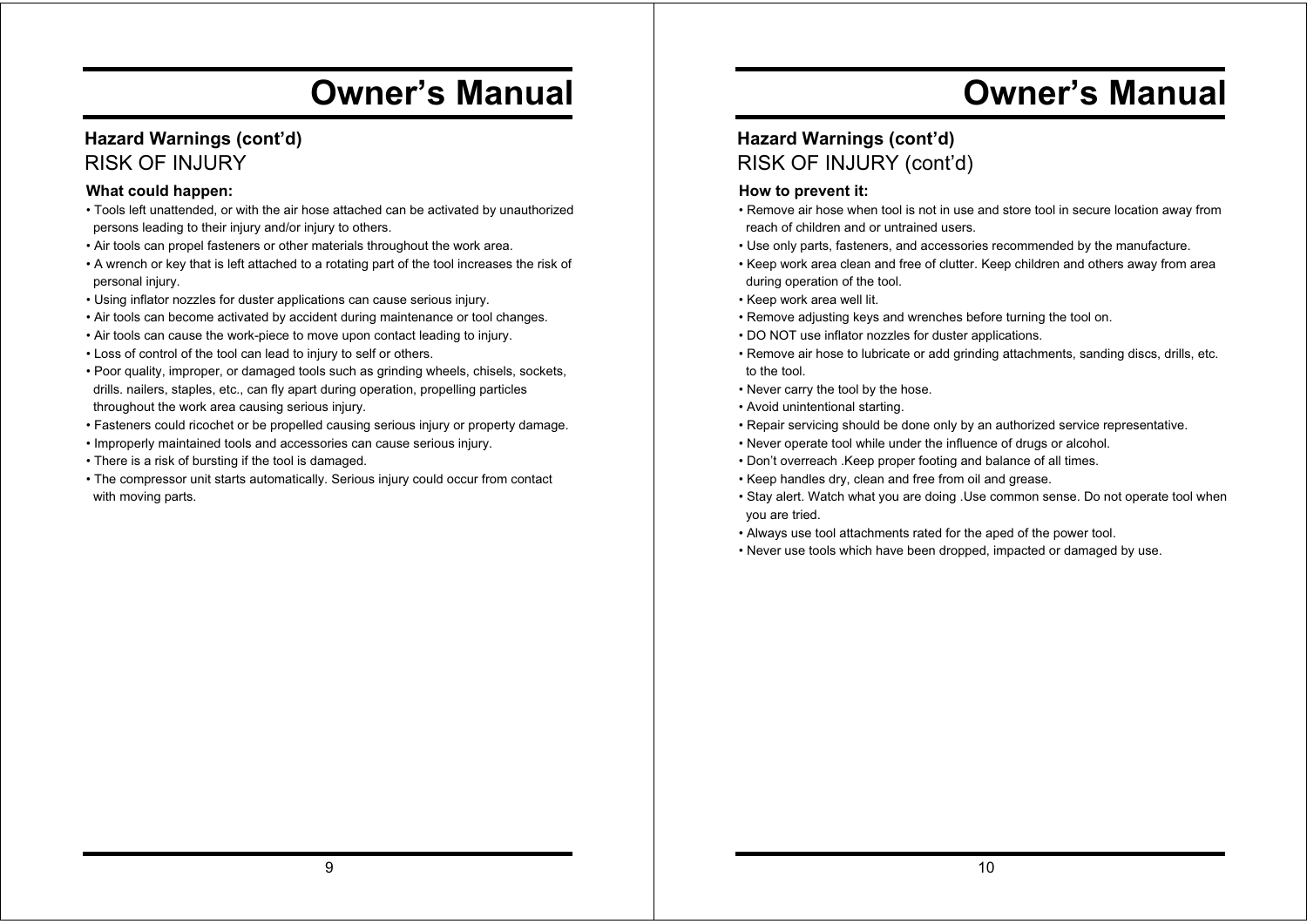### **Hazard Warnings (cont'd)** RISK OF INJURY (cont'd)

- Use only impact grade sockets on an impact wrench.
- Do not apply excessive force to the tool. Let the tool perform the work.
- Never point discharge of tool at self or others.
- Do not pull trigger unless tool contact safety device is against work surface.
- Never attempt to drive fasteners into hard surfaces such as steel, concrete, or tile when using air tools.
- Use only accessories identified by the manufacturer to be used with specific tools.
- Maintain the tool with care.
- Keep a cutting tool sharp and clean .A properly maintained tool, with sharp cutting edges reduces the risk of binding and is easier to control.
- Check for misalignment of binding or moving parts, breakage of parts, and any other condition that affects the tool's operation. If damaged, have the tool serviced before using.
- Use of an accessory not intended for use with the specific tools increases the risk of injury to persons.
- Always shut off the compressor, remove the plug from the outlet, and bleed all pressure from the system before servicing the compressor, and when the compressor is not in use.
- Do not operate the unit with the shroud removed.

# **Owner's Manual**

### **Hazard Warnings (cont'd)** RISK OF ELECTRIC SHOCK

#### **What could happen:**

- Using air tools to attach electrical wiring can result in electrocution, or death.
- Improper electrical connections can result in fires, electrocution, or death.
- If the tool is not provided with an insulated gripping surface. Contact with a "live" wire makes exposed metal tool parts "live", resulting in possible electrocution or death.
- Fasteners coning in contact with hidden electrical wiring could cause electrocution or death.

- Never attach electrical wiring with energized tools.
- Avoid body contact with grounded surfaces such as pipes, radiators, ranges, and refrigerators. There is an increased risk of electric shock if your body is grounded.
- Thoroughly investigate the work piece for possible hidden wiring before performing work.
- A licensed electrician in accordance with all local and national codes must install all wiring.
- Never use an electric air compressor outdoors when it is raining or on a wet surface, as it may cause an electric shock.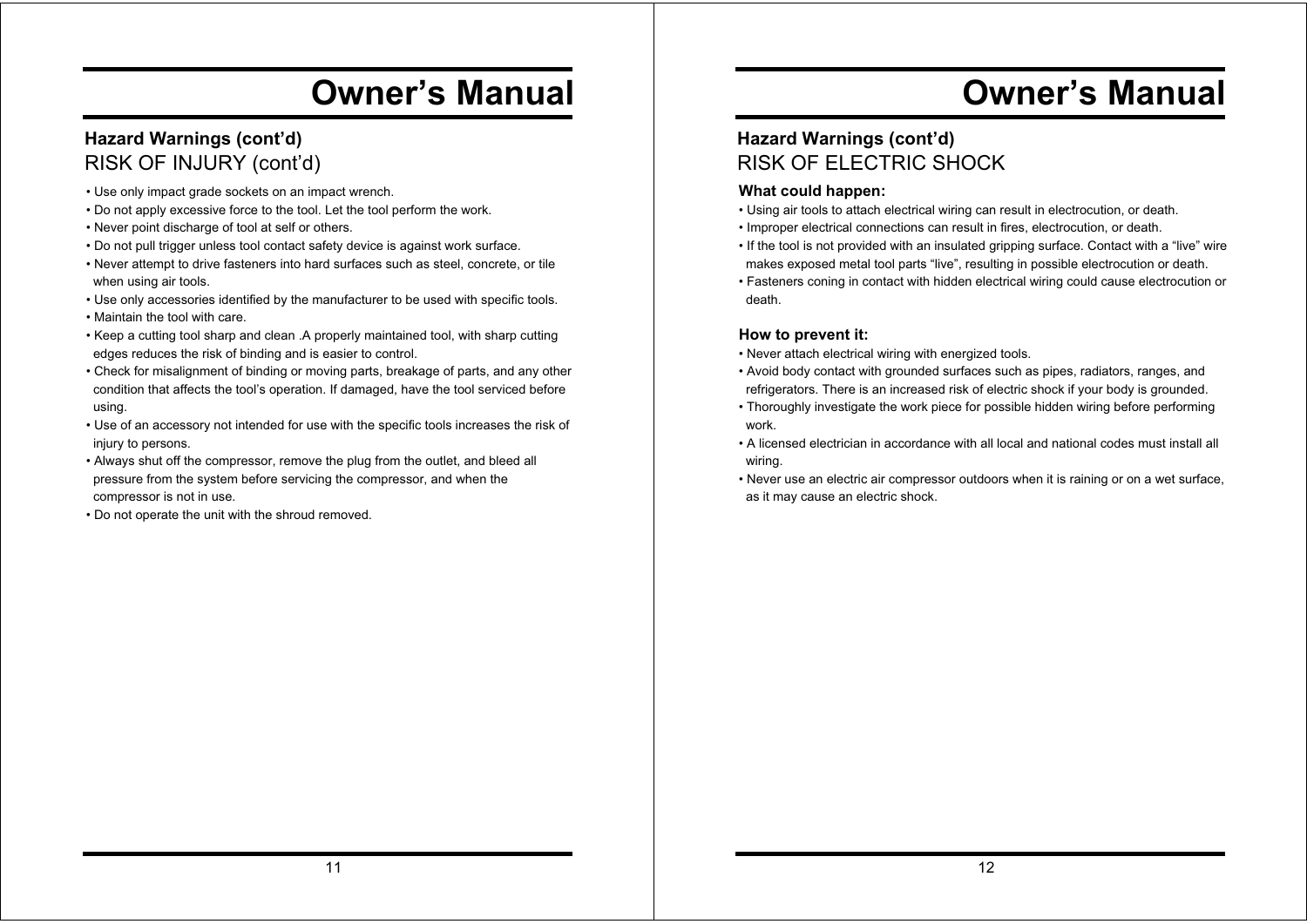### **Hazard Warnings (cont'd)** RISK OF ENTANGLEMENT

#### **What could happen:**

• Tools containing moving elements or driving other moving tools (grinding wheels, sockets, sanding discs, etc.) can become entangled in hair, clothing, jewelry, and other loose objects, resulting in injury.

#### **How to prevent it:**

- Never wear loose fitting clothes or apparel that contains loose straps or ties, etc. which could become entangled in moving parts.
- Remove any jewelry, watches, identifications, necklaces, etc.which might become caught by the tool.
- Keep hands away from moving parts .Tie up or cover long hair.

# **Owner's Manual**

### **Hazard Warnings (cont'd)** RISK OF CUT OR BURNS

#### **What could happen:**

- Tools which cut, shear, drill, staple punch, chisel, etc.are capable of causing serious injury.
- The pump and manifold generate high temperatures.

- Keep the working part of the tool away from hands and body.
- Do not touch the pump, manifold or transfer tube while the pump is running. Allow them to cool before handing or servicing.
- Keep children away from the compressor at all times.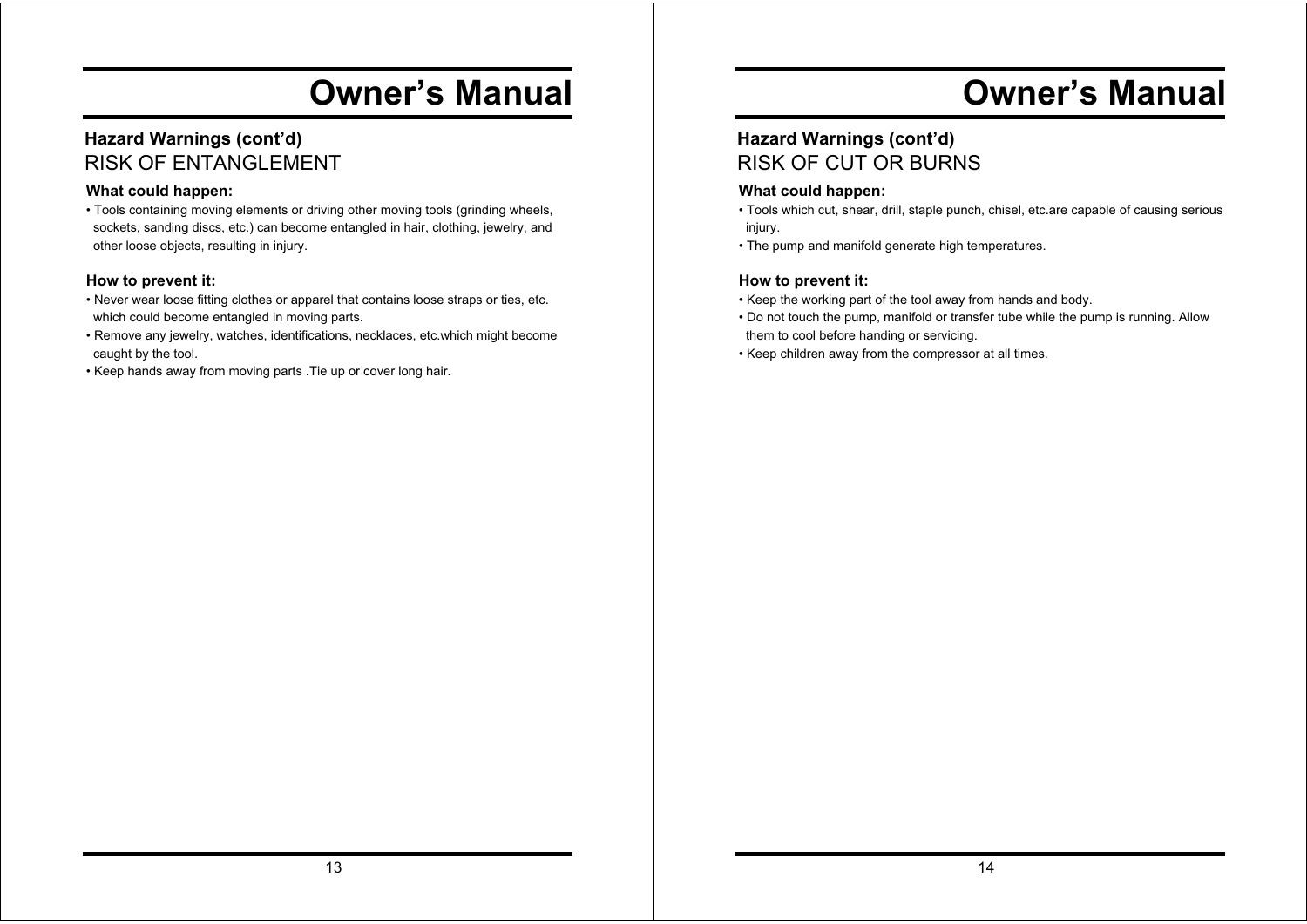#### Compressor

| Model Number                           | APC4028      |
|----------------------------------------|--------------|
| Horse Power                            | 3.5HP Peak   |
| <b>Tank Capacity</b><br>Gallons/Liters | 4.6qal/17.4L |
| Voltage/Amps/Phase                     | 120V/13A/1   |
| Kick-In Pressure                       | 80 PSI       |
| Kick-Out Pressure                      | 115 PSI      |





**WARNING!** *The power cord on this product contains lead, a chemical, known to the state of California to cause cancer and birth defects or other reproductive harm. Wash hands after handling*

#### **Precautions**

- Drain the moisture from the tank daily to help prevent corrosion.
- Pull the pressure relief valve ring daily to ensure proper function and clear possible obstructions
- To provide proper ventilation for cooling, the compressor must be kept at least 12 inches (31cm) from the nearest wall, in a well-ventilated area.
- Fasten the compressor securely and release tank pressure before transporting.
- Protect the air hose and electronic cord from damage and puncture. Inspect them weekly for weak or worn spots, and replace if necessary.
- To reduce the risk of electric shock, do not expose to rain. Store indoors.
- Never operate the compressor if the power cord or plug are damaged. Take the equipment to nearest authorized service center and a specialist technician will replace it.

# **Owner's Manual**

A

B

# Compressor (cont'd) Basic Air Compressor Components

Oil-less aircompressor are factory lubricated for life and do not require any oil.

The basic components of the air compressor the electric motor, pump, pressure switch, and tank. The electric motor (see A) powers the pump. The electric motor is equipped with an overload protector and an automatic reset. If the motor becomes overheated, the overload protector will shut it down to prevent damage to the motor. When the motor sufficiently cools, it will automatically restart.

The pump (see B) compresses the air and discharges it into the tank.

The tank (see C) stores the compressed air.

The pressure switch (located internally) shuts down the motor and relieves air pressure in the pump and transfer tube when the air pressure in the tank reaches the kick-out pressure. As compressed air is used and the pressure level in the tank drops to the kick-in pressure, the pressure, the pressure switch restarts the motor automatically, without warning, and the pump resumes compressing air.

C

# Assembling the Air Compressor

Unpack the air compressor. Inspect the unit for damage. If the unit has been damaged in transit, contact the carrier and complete a damage claim. Do this immediatly because there are time limitations to damage claims. The carton should contain.

- Air Compressor
- Manual
- Oil
- Oil Plug
- Air Filter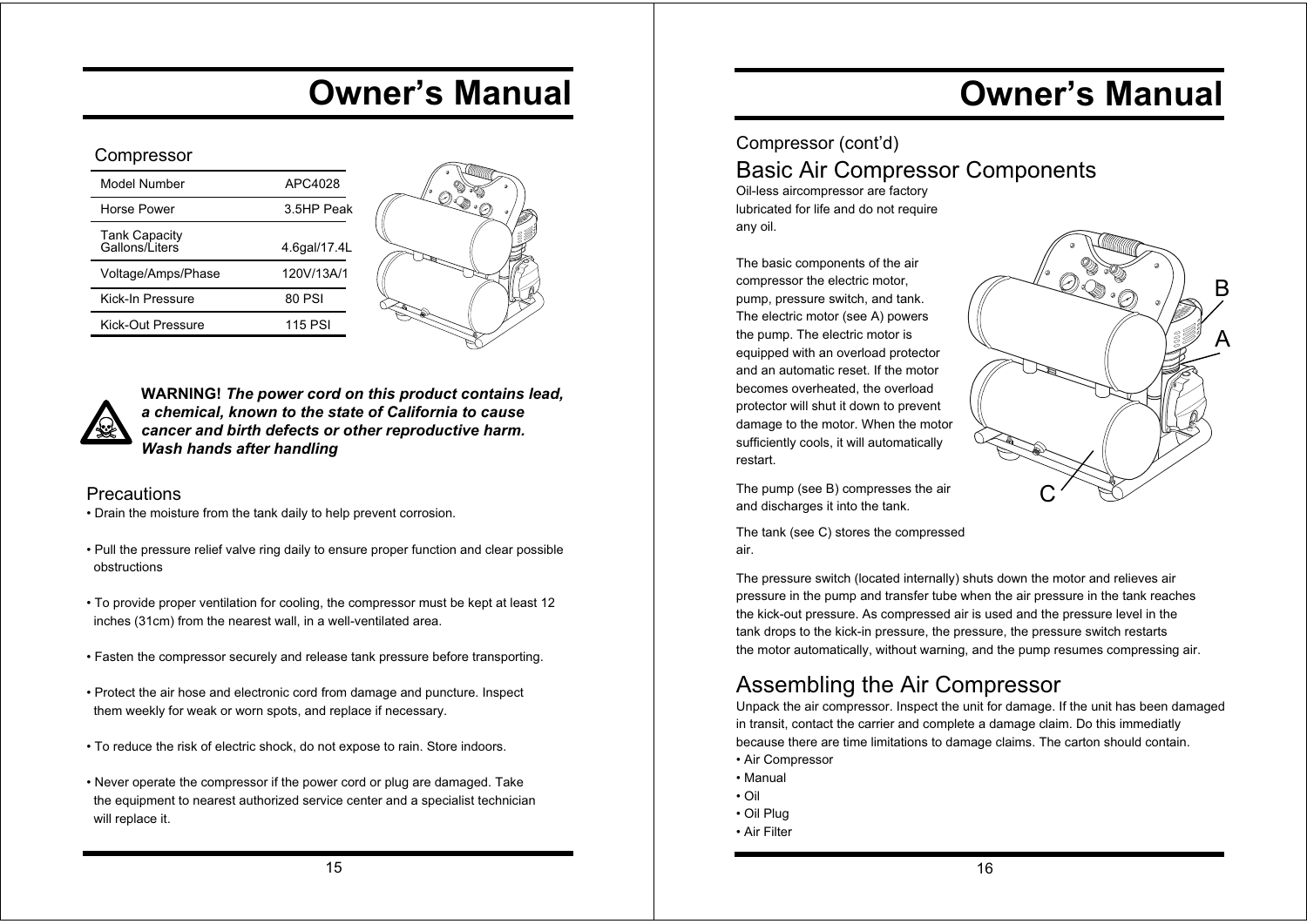### **Compressor (cont'd)**

Assembling the Compressor (cont'd)

- 1) Check the compressor's serial label to ensure that you have received the model ordered, and that it has the required pressure rating for its intended use.
- 2) Place the compressor according to the following guidelines:
	- a. Position the compressor near a grounded electrical outlet.
	- b. The compressor must be at least 12 inches (31 cm) from any wall or obstruction, in a clean, dry ventilated area, to ensure sufficient air flow and cooling.
	- c. In cold climates, store portable compressors in a heated building when not in use. This will reduce problems with motor starting and freezing of water condensation.
- d. Remove the compressor from the shipping pallet or carton and place it on the floor or a hard, level surface. The compressor must be level to ensure proper drainage of the moisture in the tank.
- 3) Screw in air filter supplied.
- 4) Replace plastic cover on the engine crank case with oil plug supplied.
- 5) Connect an air hose to the compressor hose outlet. (not included)

**Note:** Make sure to put the proper amount of oil in the air compressor before you start. (see page 23)

# **Owner's Manual**

## **Compressor (cont'd)** COMPRESSOR CONTROLS

**Power switch:** This switch turns the compressor power ON and OFF. **Pressure switch:** This switch turns on the compressor. It is operated automatically when the power switch is in the ON position, it allows the compressor to start up or shut down automatically, without warning, depending upon air demand. Pressure Relieve Valve: If the pressure switch does not shut down the motor when pressure reaches the preset level, this valve will pop open automatically to prevent over pressurization. To operate manually, pull the ring on the valve to relieve air pressure in the tank.

**Tank Pressure Gauge:** This gauge measures the pressure level of the air stored in the tank. It is not adjustable by the operator, and does not indicate line pressure. **Air Pressure Regulator:** This air pressure regulator enables you to adjust line pressure to the tool you are using.

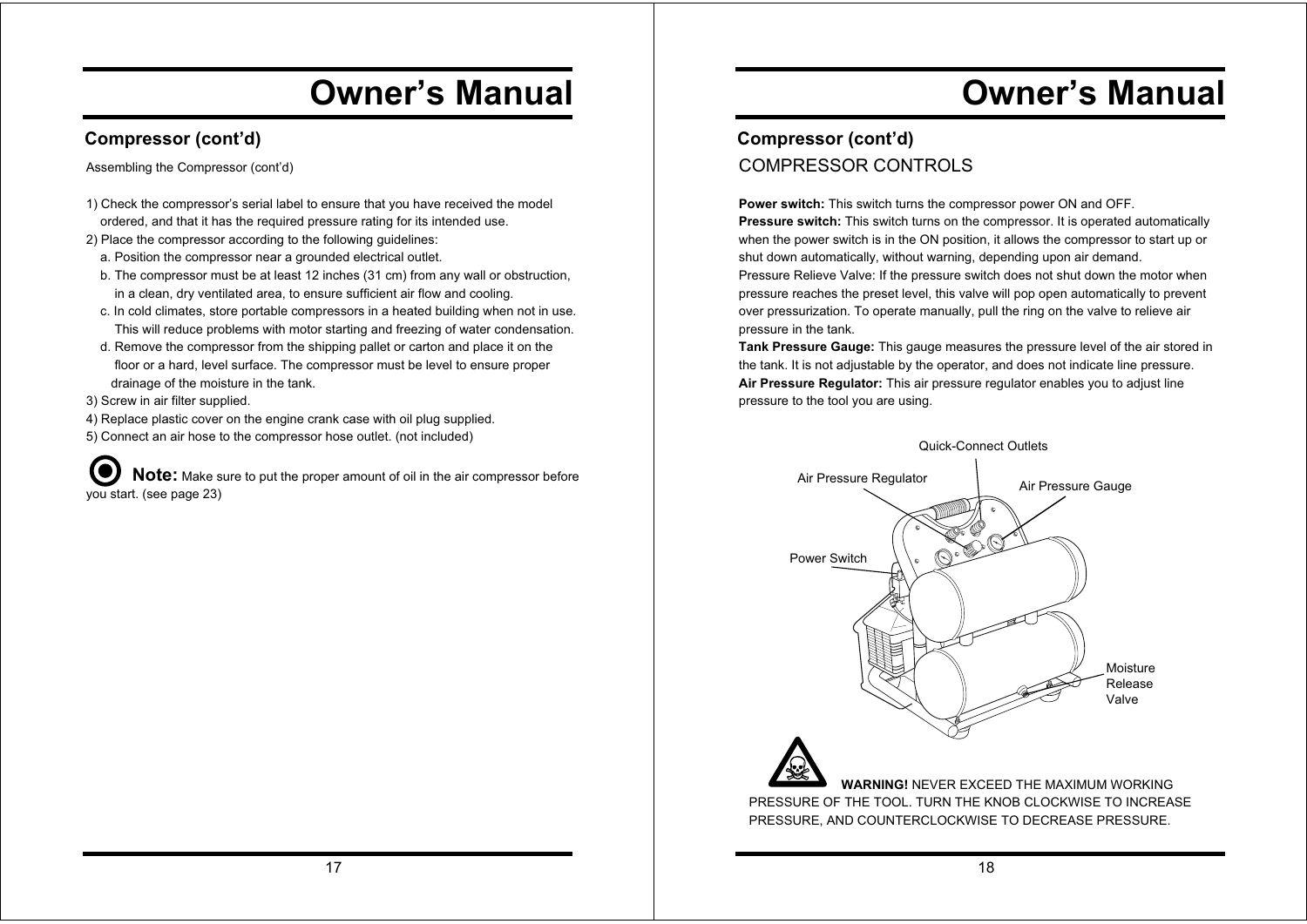### **Compressor (cont'd)** COMPRESSOR CONTROLS

Regulated pressures quick connect coupler: This coupler connects to the regulated outlet pressure. To connect air hose, push coupler in. To disconnect air hose, pull the coupler collar back and separate the coupling.

#### **Electrical Power Requirements**

#### **Electrical Wiring**

Refer to the air compressor's serial label for the unit's voltage and amperage requirements. Use a dedicated circuit. For best performance and reliable starting, the air compressor must be plugged into a dedicated circuit, as close as possible to the fuse box or circuit breaker. The compressor will use the full capacity of a typical 15 amp household circuit. If other devices are on the same circuit, the compressor may fail to start. Low voltage or an overloaded circuit can result in sluggish starting that causes the motor overload protection system circuit breaker to trip, especially in cold conditions.



**Note:** A circuit breaker is recommended. If the air compressor is connected to a circuit protected by a fuse, use dual element time delay fuses (Buss Fusetron type"1"only).



**Note:** Avoid use of extension cords. If using an extension cord is necessary, be sure to use an extension with the correct specifications.

For optimum performance, plug the compressor power cord directly into a grounded wall socket. Do not use an extension cord unless absolutely necessary. Instead, use a longer air hose to reach the area where the air is needed.

If use of an extension cord cannot be avoided, the cord should be no longer than 100 feet and be a minimum wire size of 14 gauge (AWG).

# **Owner's Manual**

### **Compressor (cont'd)**

### ELECTRICAL POWER REQUIREMENTS (cont'd)

Extension Cord Use the chart on the right for the proper extension cord length.

Use only a 3-wire extension cord that has a 3-blade grounding plug and a 3-slot receptacle that will accept the plug of the product. Make sure your extension cord is in good condition. An undersized cord will cause a drop in line voltage as well as a loss of power and overheating. The smaller the gauge number, the heavier the cord.

| AMP<br><b>RATING</b> | <b>LENGTH OF</b><br><b>CORD IN FEET</b> |     |      |      |
|----------------------|-----------------------------------------|-----|------|------|
| (120 Volts)          | 25'                                     | 50' | 100' | 150' |
| $10 - 12$            | 16                                      | 14  | 10   | 8    |
| $12 - 14$            | 16                                      | 12  | 10   | 8    |
| 14-16                | 16                                      | 12  | 10   | 8    |
| 16-18                | 14                                      | 12  | 8    | 8    |
| 18-20                | 14                                      | 12  | ጸ    | 8    |

### Grounding Instructions

This product is equipped with a cord having a grounding wire an appropriate grounding plug. The plug must be plugged into an outlet that is properly installed and grounded in accordance with all local codes and ordinance.



*WARNING! IMPROPER INSTALLATION OF THE GROUNDING PLUG CAN RESULT IN A RISK OF ELECTRIC SHOCK. IF REPAIR OR REPLACEMENT OF THE CORD OR PLUG IS NECESSARY, DO NOT CONNECT THE GROUNDING WIRE TO FLAT BLADE TERMINAL. THE WIRE INSULATION HAVING AN OUTER SURFACE THAT IS GREEN WITH, OR WITHOUT, YELLOW STRIPES IS THE GROUNDING WIRE.*

This product is for use on a nominal 110 volt circuit. An outlet having the same configuration as the plug. No adapter should be used with this product. Do not alter the plug to fit into a non–Ground or 2-slot receptacle.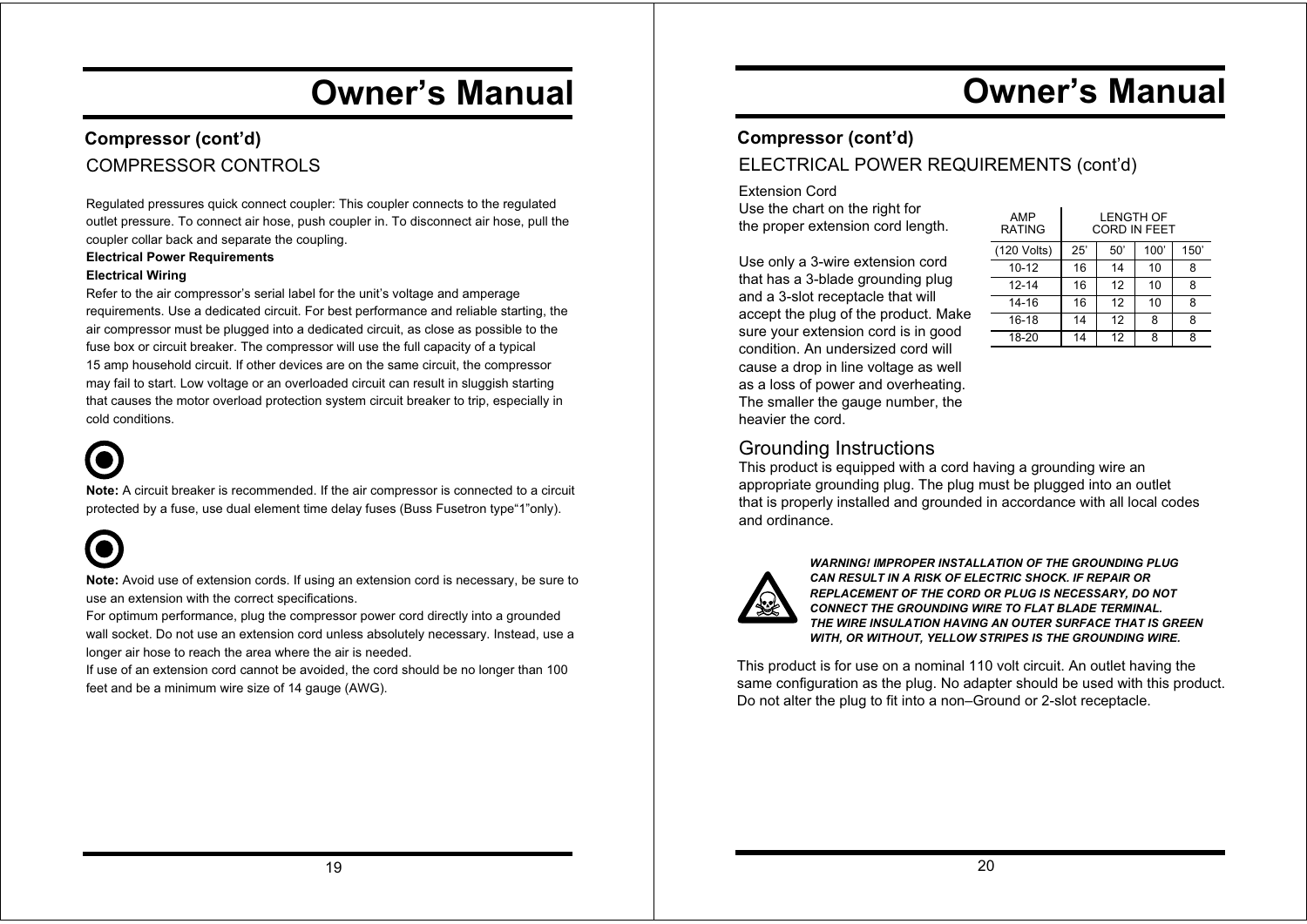### **Compressor (cont'd)**

### BREAKING IN THE PUMP

BEFORE STARTING MAKE SURE COMPRESSOR HAS OIL (see page 23)

- 1.Turn the switch to the OFF position.
- 2. Open the petcock. Turn counterclockwise (loosen).
- 3. Plug in the power, switch to the ON position.
- 4. The compressor will start.

ALLOW THE COMPRESSOR TO RUN FOR 15 MINUTES, TO BREAK IN THE INTERNAL PARTS.

 **CAUTION:** AFTER ABOUT 15 MINUTES. IF THE UNIT DOES NOT OPERATE PROPERLY.SHUT DOWN IMMEDIATELY, AND CONTACT PRODUCT SERVICE CENTER.

- 5. After about 15 minutes, turn the power switch to the OFF position.
- 6. Close the petcock. Turn in the clockwise direction.
- 7. Turn the power switch to the ON position. The compressor will start and fill the tank to the kick-out pressure and stop.

 **Note:** As compressed air is used, the pressure switch will restart the motor automatically.

 **Note:** During the initial break-in cycle, there will be a slight electrical smell as the motor brushes seat .This is normal for universal motors and will last for about 5 minutes.

### OPERATING INSTRUCTIONS

#### **Daily Startup**

- 1. Turn the power switch to the OFF position.
- 2. Close the tank petcock. Turn in the clockwise direction.
- 3. Plug in the power cord.
- 4. Turn the power switch to the ON position

# **Owner's Manual**

### **Compressor (cont'd)** OPERATING INSTRUCTIONS



 **WARNING!** HIGH TEMPERATURES ARE GENERATED BY THE ELECTRICAL MOTOR AND THE PUMP. TO PREVENT BURNS OR OTHER INJURIES, DO NOT TOUCH THE COMPRESSOR WHILE IT IS RUNNING. ALLOW IT TO COOL BEFORE HANDLING OR SERVICING. KEEP CHILDREN AWAY FROM THE COMPRESSOR AT ALL TIMES.



 **WARNING!** WHEN ADJUSTING FROM A HIGHER TO A LOWER PRESSURE, TURN THE KNOB COUNTERCLOCKWISE TO REACH THE DESIRED PRESSURE. DO NOT EXCEED OPERATING PRESSURE OF THE TOOL OR ACCESSORY BEING USED.

5. Adjust the regulator to the working pressure of the tool. (never exceed 90 PSI)

#### **Shut down**

- 1. Turn the power switch to the OFF position.
- 2. Unplug the power cord.
- 3. Reduce pressure in the tank through the outlet hose .You can also pull the relief valve ring and keep it open in the tank.



 **WARNING!** ESCAPING AIR AND MOISTURE CAN PROPEL DEBRIS THAT MAY CAUSE EYE INJURY. WEAR SAFETY GOGGLES WHEN OPENING **PETCOCK** 

4. Tip the compressor (if necessary for your model ) so the petcock is at the bottom of the tank(S).Then open the petcock to allow moisture to drain from the tank.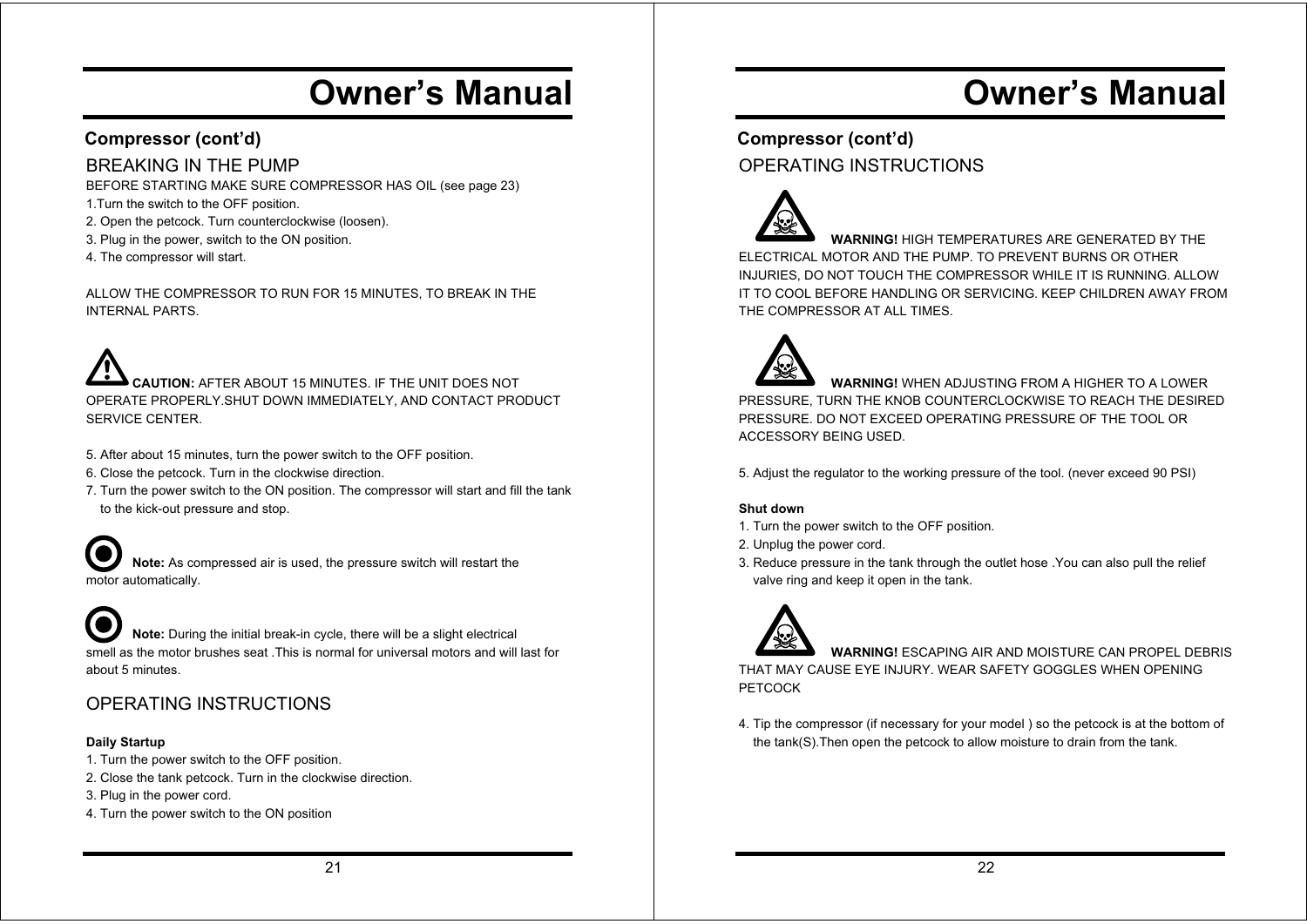#### **Compressor (cont'd)** MAINTENANCE

 **WARNING!** TO AVOID PERSONAL INJURY, ALWAYS SHUT OFF AND UNPLUG THE COMPRESSOR AND RELIEVE ALL AIR PRESSURE FROM THE SYSTEM BEFORE PERFORMING ANY SERVICE ON THE AIR COMPRESSOR.

**LUBRICATION:** This air compressor requires regular lubrication for operation.

 **NOTE:** Use air compressor oil such as SAE 10W-20. Under extreme winter conditions use SAE-10 oil. You may also use mobile 1 synthetic 10W-30 oil. Drain and refill the compressor oil after the first 100 hours of operation.

 **CAUTION:** Compressors are shipped without oil. A small amount of oil may be present in the pump upon receipt of the air compressor. DO NOT ATTEMPT TO OPERATE THIS AIR COMPRESSOR WITHOUT FIRST ADDING OIL TO THE CRANKCASE. Serious damage can result from even limited operation unless filled with oil and broken in correctly. Follow initial start-up procedures closely. Damage caused by failure to add oil will void your warranty.

**WARNING!** Drain tank to release air pressure before removing the oil fill cap or drain plug. Not doing so could result in serious damage to the compressor as well as serious injury.

Place unit on a level surface. Remove oil fill plug and slowly add compressor oil. The oil should be filled to the middle of the oil level window (see below).

When filling the crankcase, the oil flows very slowly into the pump .If the oil is added too quickly, it will overflow and appear to be full. Crankcase oil capacity is approximately 16 fluid ounces. Replace oil fill plug.

Drain and refill the compressor oil after the first 100 hours of operation then every 300 hours of use.



The oil should be filled to the middle of the oil level window.



**OIL LEVEL WINDOW**

# **Owner's Manual**

### **Compressor (cont'd)** MAINTENANCE (cont'd)

Relieve the air pressure in the system and open the petcock on the bottom of the tank to drain.

A **WARNING!** CONDENSATION WILL ACCUMULATE IN THE TANK. TO PREVENT CORROSION OF THE TANK FROM THE INSIDE, THIS MOISTURE MUST BE DRAINED AT THE END OF EVERY WORKDAY, BE SURE TO WEAR PROTECTIVE EYE WEAR.

**10 Note:** In cold climates, drain the tank after each use to reduce problems with freezing of water condensation.

#### **Testing for Leaks**

Check that all connections are right. A small leak in any of the hoses or pipe connections will substantially reduce the performance of your air compressor. If you suspect a leak, spray a small amount of soapy water with spray bottle. If bubbles appear, repair or replace the faulty component. Do not over tighten any connections.

#### **Storage**

Before storing the compressor for a prolonged period, use an air blow gun to clean all dust and debris from the STORAGE compressor. Disconnect the power cord and coil it up. Pull the pressure relief valve, release all pressure from the tank. Drain all moisture from the tank. Cover the entire unit to protect it from moisture and dust.

#### **Servicing**

Perform the following maintenance at the intervals indicated below:

- Operate the pressure relief valve: Daily
- Drain air from tank: Daily
- Change oil every 300 hours.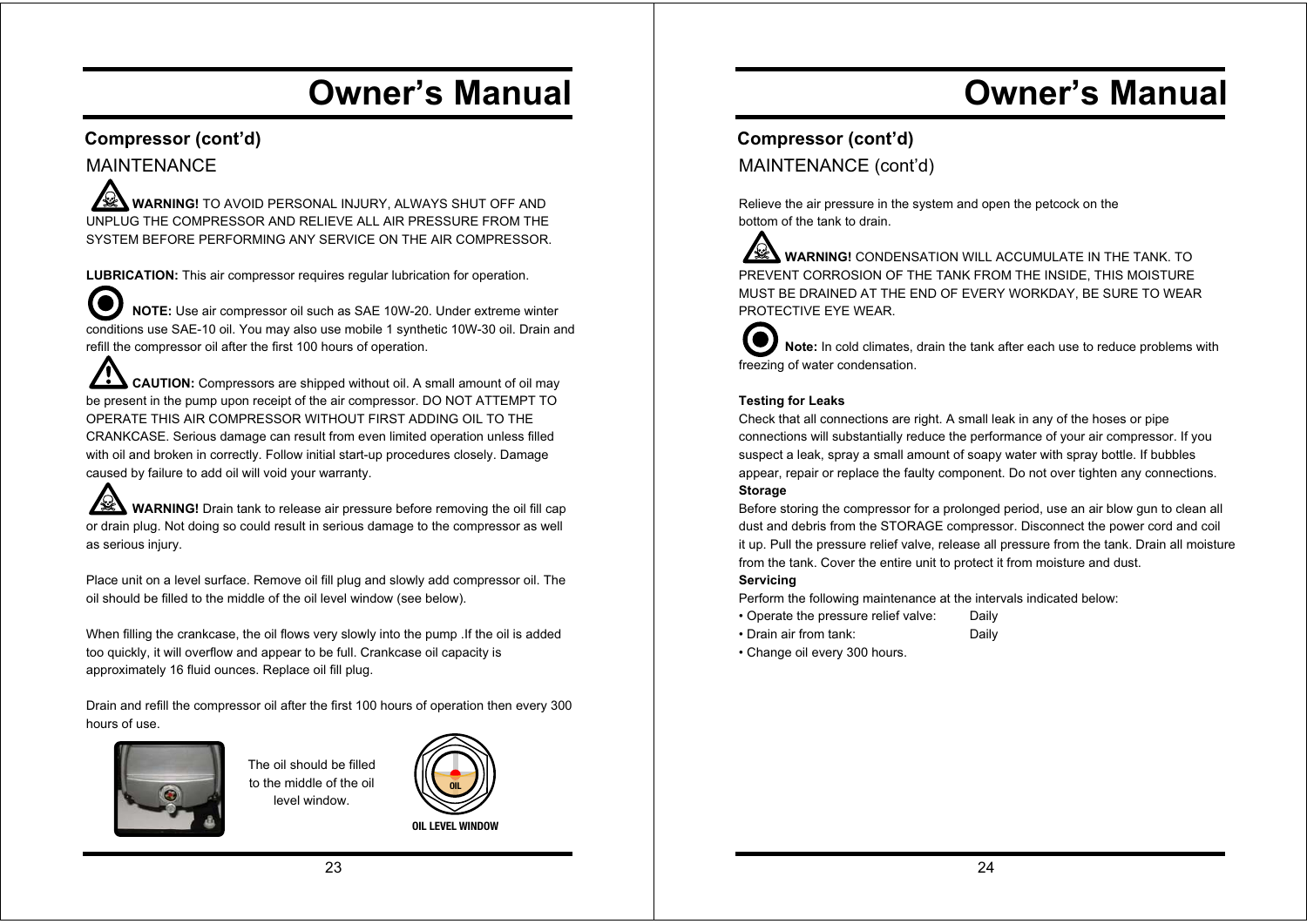### **Compressor (cont'd)** TROUBLE SHOOTING

**1888 Note:** Trouble shooting problems may have similar causes and solutions.

Low pressure, or not enough air, or compressor does not stop.

- Tank petcock is open Close pet cock
- Prolonged excessive of air Decrease amount of air used
- Compressor not large enough for job Check air requirement of accessory. If it is higher than CFM and pressure by compressor ,you need a larger compressor. Most accessories are rated at 25% of actual CFM while running continuously.
- Restricted check valve Remove and clean or replace.
- Hole in air hose CHECK AND REPLACE IF NECESSARY.
- Tank leaks Replace tank

WARNING! IMMEDIATELY REPLACE TANK .DO NOT ATTEMPT TO REPAIR.

• Blown seals Replace any faulty seals. Replace worn parts and reassemble with new seals.

# **Owner's Manual**

## **Compressor (cont'd)** TROUBLE SHOOTING (cont'd)

Excessive starting and stopping, while not in use • Fittings leak Check fittings with soapy water. Tighten or reseal leaking fittings. DO NOT **OVERTIGHTFN**  Replace worn parts and reassemble with new seals. Replace any regulator internal parts.

• Regulated pressure gauge reading drops when air accessory is being used. This is normal in some applications Compressor not large enough. If pressure drops too low, adjust regulator while accessory is used. Check air requirement of accessory, it may be higher than CFM pressure supplied by compressor. Most accessories are rated at 25% of actual CFM while running

Circuit breaker trips (fuse blows) too often

• Low voltage Consult electrician.

continuously.

- Excessive wire length Furnish adequate power .If using extension cord, try again without it.
- Restricted air passages Contact authorized service center.
- Back pressure in pump head Replace check valve. Replace pressure switch bleeder valve.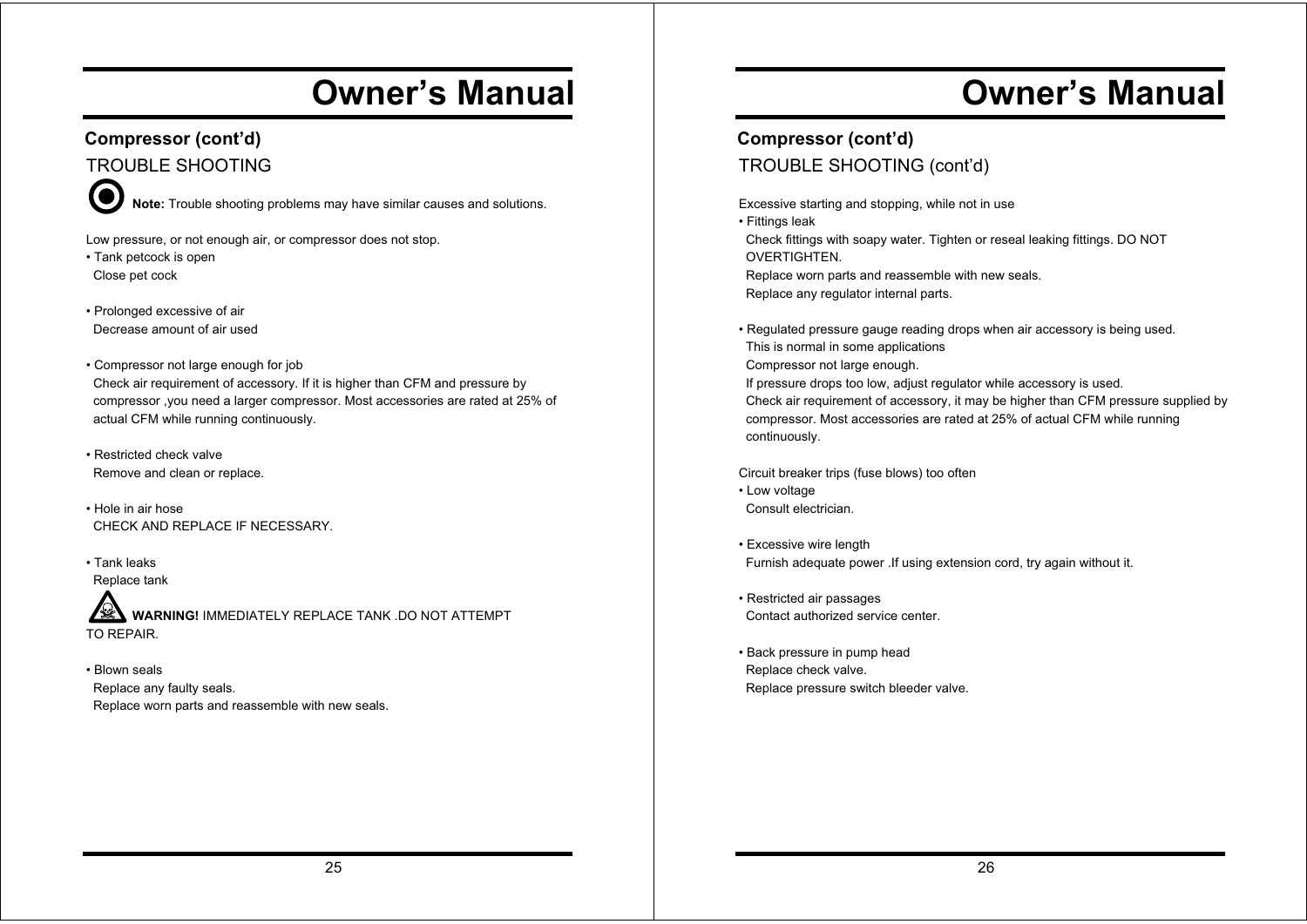### **Compressor (cont'd)** TROUBLE SHOOTING (cont'd)

#### **Overheating**

• Poor ventilation Relocate compressor to an area with cool, dry and well-circulated air.

• Dirty cooling surface Clean all cooling surface of pump thoroughly.

• Leaking valve Replace worn parts and reassemble with new seals.

#### Motor stalls

• Low voltage Furnish adequate power.

• Defective pressure switch bleeder valve. Replace pressure switch bleeder valve.

#### Pressure relief valve opens

- Tank pressure exceeded normal operating pressure Replace pressure switch
- Pressure switch stuck Replace pressure switch

#### Motor will not run

• Tank pressure exceeds present pressure switch limit Motor will start automatically when tank pressure drops below kick-in pressure.

• Motor overload protection has tripped Let motor cool off and overload switch will automatically reset. This may take several minutes.

# **Owner's Manual**

### **Compressor (cont'd)** TROUBLE SHOOTING (cont'd)

Motor will not run (cont'd)

• Fuse blown or circuit breaker tripped Replace blown fuse or reset circuit breaker. Do not use fuse or circuit breaker with higher ratting than specified for your circuit. Check for proper fuse; "Fusetron" type T is acceptable. Check for low voltage and proper extension cord size. Disconnect other applications from circuit. Operate compressor on a dedicated circuit.

• Check valve, stuck open Remove and clean or replace.

• Pressure bleeder valve on pressure switch has not unloaded head pressure Bleed line by moving pressure switch lever to OFF position before restarting.

If bleeder valve does not open, replace bleeder valve.

- Wrong wire gauge in extension cord Check for proper gauge and extension cord length.
- Paint spray on internal motor parts Bring to service center for service. Do not operate compressor in the paint spray area.

• Possible defective motor Bring to service center for inspection and repair.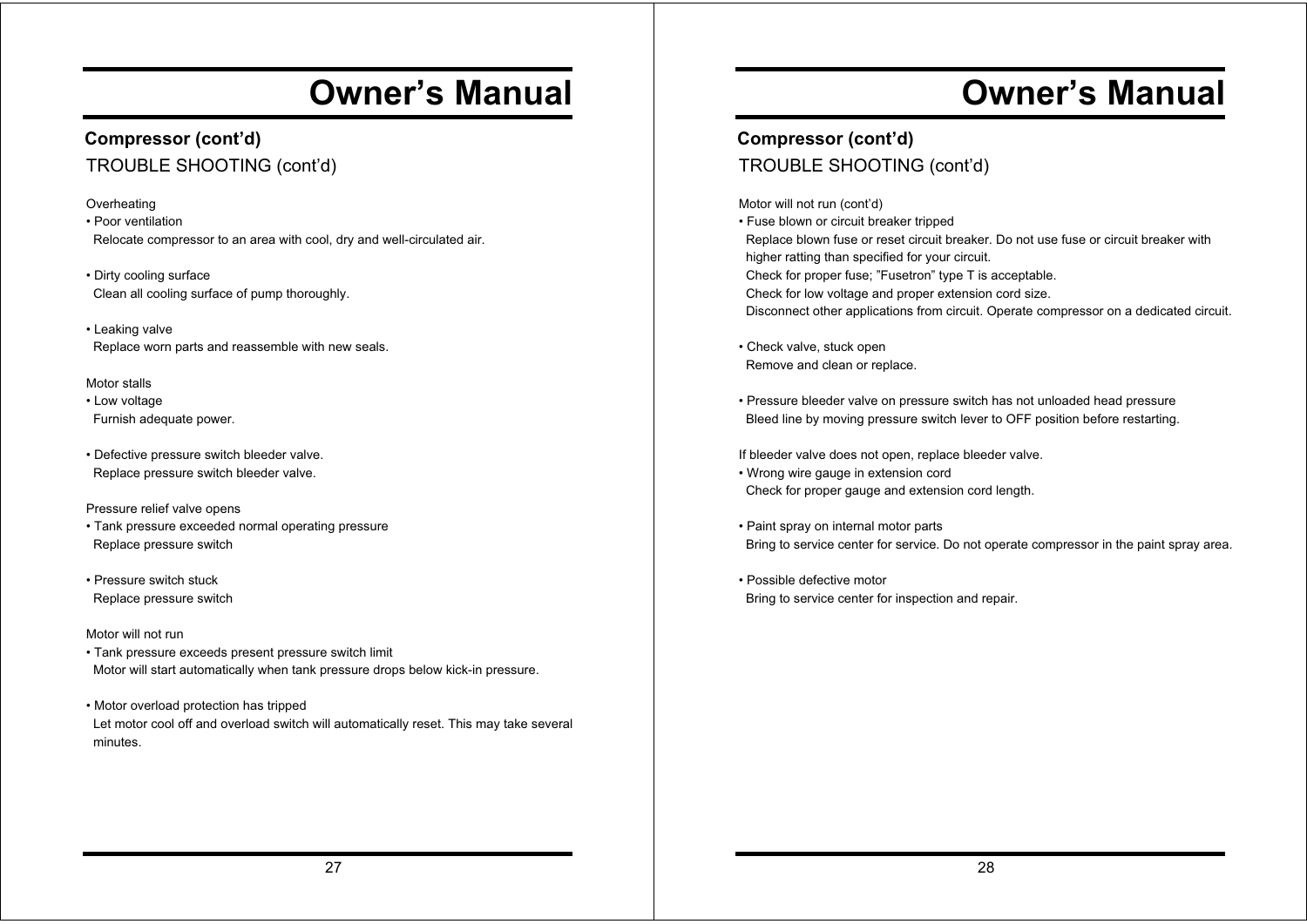### **Compressor (cont'd)** TROUBLE SHOOTING (cont'd)

Glossary of Terms

- CFM: Cubic feet per minute; a unit of measure of air flows.
- PSI: Pounds per square inch; a unit of measure of air pressure.
- Kick-in pressure: Factory set low pressure point that starts the compressor to depressurize the tank to a higher pressure.
- Kick-out pressure: Factory set high pressure point that stops the compressor from increasing the pressure in the tank above a certain level.
- Well-ventilated: A means of providing fresh air in exchange for dangerous exhaust or vapors.
- ASME (American Society of Mechanical Engineers): Indicates that the components are manufactured, tested and inspected for the exclusive use of the air compressor.
- CSA (Canadian Standards Association): Indicates that the products that have this marking have been manufactured, tested and inspected to standards that are set by CSA.
- Canadian Standards Association (USA): Indicates that the products that have this marking have been manufactured, tested and inspected to standards that are set by CSA. These products also confirm to UL standard 1450.

# **Owner's Manual**

### **Compressor Parts**

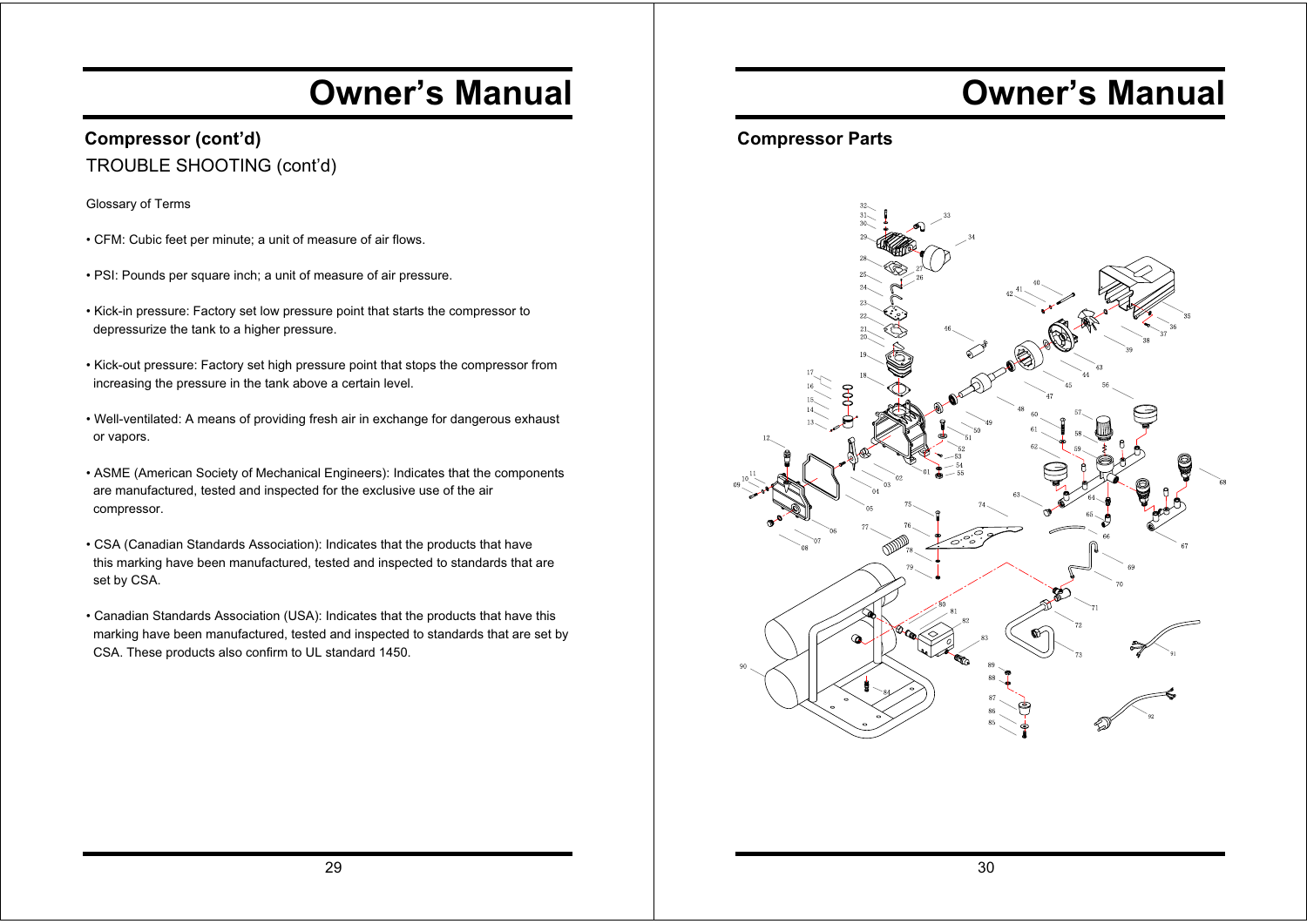### **Compressor Parts**

58. spring

 $60.$  bolt

61. washer

62. joint

 $63$  holt

64. connect

65. elbow exhaust

59. support I

| 01. crankcase        | 14. piston pin     | $27.$ bolt         | 40. b |
|----------------------|--------------------|--------------------|-------|
| 02. crank shaft      | 15. piston         | 28. head gasket    | 41. s |
| 03. connecting rod   | 16.piston ring     | 29. cylinder head  | 42. w |
| $04.$ bolt           | 17. piston ring    | 30. washer         | 43. r |
| 05. gasket           | 18. gasket         | 31. spring         | 44. w |
| 06. crank case cover | 19. cylinder       | $32.$ bolt         | 45. s |
| 07. gasket           | 20.Round pin       | 33. elbow exhaust  | 46. c |
| 08. oil glass        | 21. valve slice    | 34. ail filter     | 47. b |
| $09.$ bolt           | 22. valve gasket   | 35. cover          | 48. r |
| 10. washer           | 23. valve          | 36. washer         | 49. b |
| 11. spring           | 24. valve slice    | $37.$ bolt         | 50.0  |
| 12. breath           | 25. Pressing plate | 38. circlip        | 51.b  |
| 13. circlip          | 26. spring         | 39. fan            | 52. w |
|                      |                    |                    |       |
| $53.$ bolt           | 66. pipe           | 79. nut            |       |
| 54. spring           | 67. support II     | 80. nut            |       |
| 55. nut              | 68. air cock       | $81.$ bolt         |       |
| 56. pressure gauge   | 69.unloading nut   | 82.pressure switch |       |
| 57. regulator        | 70. unloading pipe | 83. safety valve   |       |

 $10<sup>o</sup>$ spring vasher ear bearing crank vasher stator capacitance pearing otator pearing oil sealing d loo vasher

70. unloading pipe 83. safety valve<br>71. check valle 84. drain cook 71. check valle 72. exhaust nut  $85.$  bolt 73. exhaust pipe 86. washer 74. pannel 87. cushion foot  $75.$  bolt 88. spring 76. washer 89. bolt 77. handle  $90$  tank 78. spring 91. electrical wire  $92.$  p $\ln 9$ 

# **Owner's Manual**

### **LIMITED WARRANTY**

All-Power America warrants to the original purchaser who uses the product in a consumer application (personal, residential or household usage) that all products covered under this Warranty are free from defects in material and workmanship for one year from the date of purchase. All products covered by this limited Warranty which are used in commercial applications (i.e. income producing) are warranted to be free of defects in material and workmanship for 90 days from the date of original purchase. Products covered under this Warranty include air compressors, air tools, service parts, pressure washers and generators. All-Power America will repair or replace at All-Power America's sole option, products or components which have failed within the warranty period. Service will be scheduled according to the normal work flow and business hours at the service center location, and the availability of replacement parts. All decisions of All- Power America with regard to this limited warranty shall be final. This warranty gives you specific legal rights, and you may also have other rights which vary from state to state.

#### RESPONSIBILITY OF ORIGINAL PURCHASER (Initial User):

To process a warranty claim on this product, DO NOT return item to the retailer. The product must be evaluated by an Authorized Warranty Service Center. For the location of the nearest Authorized Warranty Service Center contact the retailer or place of purchase. Retain original cash register sales receipt as proof of purchase for warranty work. Use reasonable care in the operation and maintenance of the product as described in the Owner's Manual(s).

Deliver or ship the product to the nearest Authorized Warranty Service Center. Freight costs, if any, must be paid by the purchaser.

Air compressors with 60 and 80 gallon tanks will be inspected at the site of installation. Contact the nearest Authorized Warranty Service Center that provides on-site service calls for service call arrangements.

If the purchaser does not receive satisfactory results from the Authorized Warranty Service Center, the purchaser should contact All-Power America.